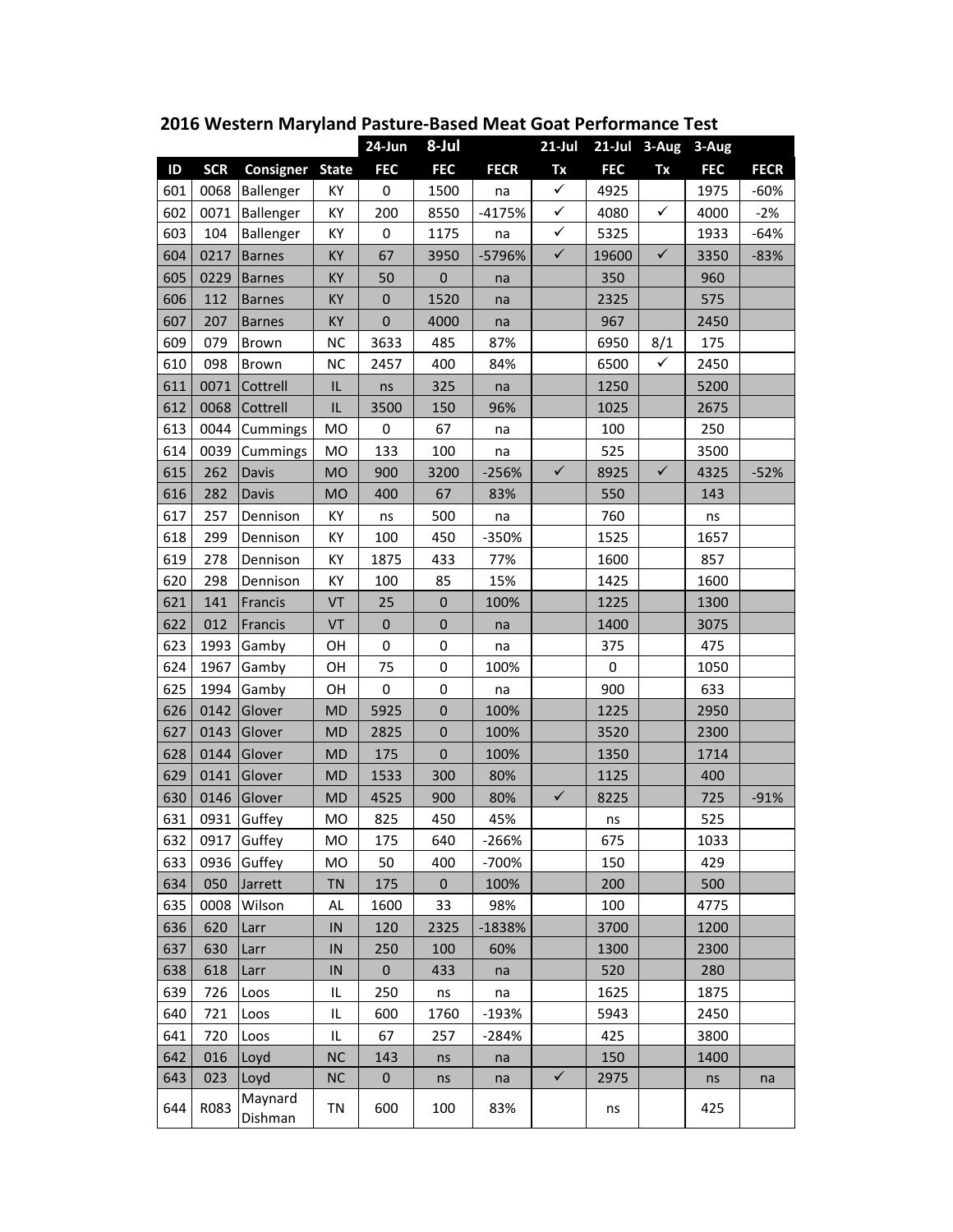|     |            |                    |              | 24-Jun           | 8-Jul            |             | $21$ -Jul    |             | 21-Jul 3-Aug | 3-Aug      |             |
|-----|------------|--------------------|--------------|------------------|------------------|-------------|--------------|-------------|--------------|------------|-------------|
| ID  | <b>SCR</b> | Consigner          | <b>State</b> | <b>FEC</b>       | <b>FEC</b>       | <b>FECR</b> | Tx           | <b>FEC</b>  | Tx           | <b>FEC</b> | <b>FECR</b> |
| 645 | R049       | Maynard<br>Dishman | <b>TN</b>    | 4300             | 267              | 94%         |              | 625         |              | ns         |             |
| 646 | 113        | Mulhall            | KY           | ns               | 350              | na          |              | 6000        |              | 425        |             |
| 647 | 117        | Mulhall            | KY           | ns               | 1857             | na          |              | 2075        |              | 1350       |             |
| 648 | 3747       | Murphy             | NJ           | $\boldsymbol{0}$ | 0                | na          |              | 100         |              | 150        |             |
| 649 | 4047       | Murphy             | NJ           | $\boldsymbol{0}$ | 0                | na          |              | 75          |              | 200        |             |
| 650 | F200       | Murphy             | NJ           | 0                | 0                | na          |              | 525         |              | 375        |             |
| 651 | F167       | Murphy             | NJ           | $\boldsymbol{0}$ | 25               | na          |              | $\mathbf 0$ |              | 4400       |             |
| 652 | 1623       | Nelson             | <b>MD</b>    | $\mathbf 0$      | $\boldsymbol{0}$ | na          |              | 114         |              | 475        |             |
| 653 | 1604       | Nelson             | <b>MD</b>    | 40               | $\pmb{0}$        | 100%        |              | 150         |              | 2200       |             |
| 654 | 1610       | Nelson             | <b>MD</b>    | 50               | $\mathbf 0$      | 100%        |              | 700         |              | 867        |             |
| 655 | 0441       | Patrick            | KY           | 3475             | 3450             | 1%          |              | 2675        |              | 1350       |             |
| 656 | 0470       | Patrick            | ΚY           | 750              | 1700             | $-127%$     | $\checkmark$ | ns          |              | 2050       | na          |
| 657 | 0450       | Patrick            | KY           | 100              | 4200             | -4100%      | $\checkmark$ | 12925       | $\checkmark$ | ns         | na          |
| 658 | 1001       | Payne              | OK           | $\mathbf 0$      | 200              | na          |              | 2350        |              | 7667       |             |
| 659 | 1070       | Payne              | OK           | 120              | $\pmb{0}$        | 100%        |              | 425         |              | 1943       |             |
| 660 | 1244       | Payne              | OK           | $\boldsymbol{0}$ | $\pmb{0}$        | na          |              | 6975        |              | 9771       |             |
| 661 | 1611       | Peters             | <b>NC</b>    | ns               | 0                | na          |              | 300         |              | 25         |             |
| 662 | 1639       | Peters             | <b>NC</b>    | 0                | 2120             | na          |              | 575         |              | 1075       |             |
| 663 | 1609       | Peters             | <b>NC</b>    | $\boldsymbol{0}$ | ns               | na          |              | 800         |              | 1920       |             |
| 664 | 1603       | Peters             | NC           | 0                | 133              | na          |              | 125         |              | 875        |             |
| 665 | 1649       | Pinneo             | KS           | 300              | 2267             | -656%       |              | 3200        |              | 1800       |             |
| 666 | 1865       | Pinneo             | KS           | 67               | $\mathbf 0$      | 100%        |              | 33          |              | 2550       |             |
| 667 | 1723       | Pinneo             | <b>KS</b>    | 133              | 360              | $-171%$     |              | 475         |              | 1280       |             |
| 668 | 0027       | Pritchett          | AL           | 325              | 567              | $-74%$      |              | 1600        |              | 1250       |             |
| 669 | 0026       | Pritchett          | <b>AL</b>    | 350              | 100              | 71%         |              | 3750        |              | 2040       |             |
| 670 | 0007       | Purich             | VT           | $\pmb{0}$        | $\pmb{0}$        | na          |              | 175         |              | 433        |             |
| 671 | 0008       | Purich             | VT           | $\pmb{0}$        | 29               | na          |              | 250         | $\checkmark$ | 1467       |             |
| 672 | 1251       | Renick             | WV           | 0                | 1275             | na          |              | 2867        |              | 2120       |             |
| 673 | 1040       | Renick             | WV           | 0                | 0                | na          |              | 2575        | ✓            | 10850      |             |
| 675 | 112        | Sharp              | ΚY           | 67               | 2000             | -2885%      |              | 3567        |              | 4480       |             |
| 676 | 113        | Sharp              | KY           | $\pmb{0}$        | 2775             | na          |              | 250         |              | 550        |             |
| 677 | 112        | Slavens            | ΚS           | 100              | 80               | 20%         |              | 175         |              | 825        |             |
| 678 | 117        | Slavens            | ΚS           | 0                | 0                | na          |              | 100         |              | 3025       |             |
| 679 | 118        | Slavens            | ΚS           | 0                | 2775             | na          |              | 2300        |              | 3325       |             |
| 681 | 835        | Smith              | VA           | 275              | 675              | $-145%$     |              | 1325        |              | 1875       |             |
| 682 | 830        | Smith              | VA           | 50               | 2350             | -4600%      |              | 2525        |              | 2975       |             |
| 683 | 838        | Smith              | VA           | $\pmb{0}$        | 1425             | na          |              | 1125        |              | 1500       |             |
| 684 | 1629       | Torrens            | NC.          | 50               | 0                | na          |              | 1700        | $\checkmark$ | ns         |             |
| 685 | 1618       | Torrens            | <b>NC</b>    | 25               | 57               | na          |              | 350         |              | 1800       |             |
| 686 | 081        | Weber              | IL           | 4857             | 1533             | 68%         |              | 1725        |              | 2100       |             |
| 687 | 070        | Weber              | IL           | $\pmb{0}$        | 25               | na          |              | 775         |              | 200        |             |
| 688 | 103        | Weber              | IL           | ns               | 2875             | na          |              | 5325        | $\checkmark$ | 3425       |             |
| 689 | 0072       | Whelan             | KY           | 40               | 25               | na          |              | 950         |              | 2875       |             |
| 690 | 0056       | Whelan             | KY           | 675              | 625              | 7%          |              | 750         |              | 1325       |             |

**2016 Western Maryland Pasture‐Based Meat Goat Performance Test**